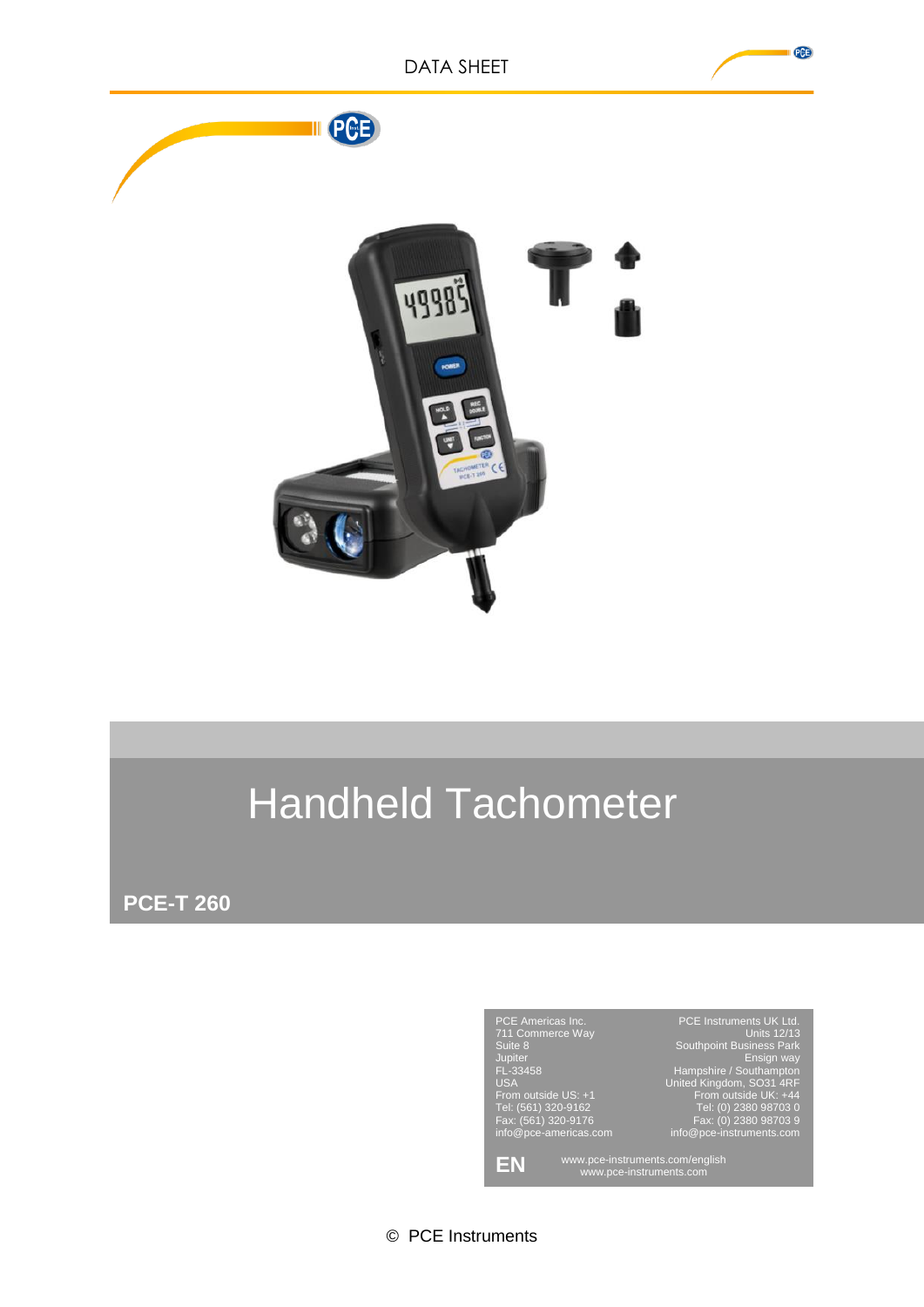## **Handheld Tachometer PCE-T 260 with Optical & Contact speed measurement /**

#### **Temperature measurement with IR, PT 1000 or Type K sensors / Robust ABS housing / RS232 interface / Storage of the last measured value as well as Min. and Max. memory**

The combined tachometer-stroboscope is a measuring device for use in maintenance and production. In addition to the stroboscope function, the tachometer-stroboscope also has the option of removing the rotational contacts and measuring temperatures. Thus, the tachometerstroboscope is ideal for testing the rotational speeds and temperatures of centrifuges, motors, fans, and many other machines and systems used in industry and research. The special feature is the combination of these measurement parameters in a single housing.

The tachometer-stroboscope has a measuring range of 0.5 ... 99.990 rpm, and the IC circuit in conjunction with a bright red LED lamp ensure the device has a low power consumption and is almost maintenance-free. The setting for the tachometer-stroboscope is made by means of a push button (for coarse and fine adjustment). The tachometer-stroboscope also enables the contactless measurement of the rotational speed from 0.5 to 99.990 rpm with a resolution of up to 0.5 (at  $n \le 1000$  rpm). When setting the speed measurement, the display is rotated by 180 ° so that the values can be easily read.

For temperature measurement with the tachometer-stroboscope, you can carry out the measurement by infrared contactless as well as with temperature sensor type K or PT 1000. The RS 232 interface allows the measured values to be displayed or logged directly on a PC with the corresponding software.

> - easy to handle - powerful LEDs - non-contact temperature measurement - temp. measurement with sensor type K o. PT 1000 - robust ABS plastic housing - 5-digit 10 mm LCD display - last measured value, min / max memory - red strobe light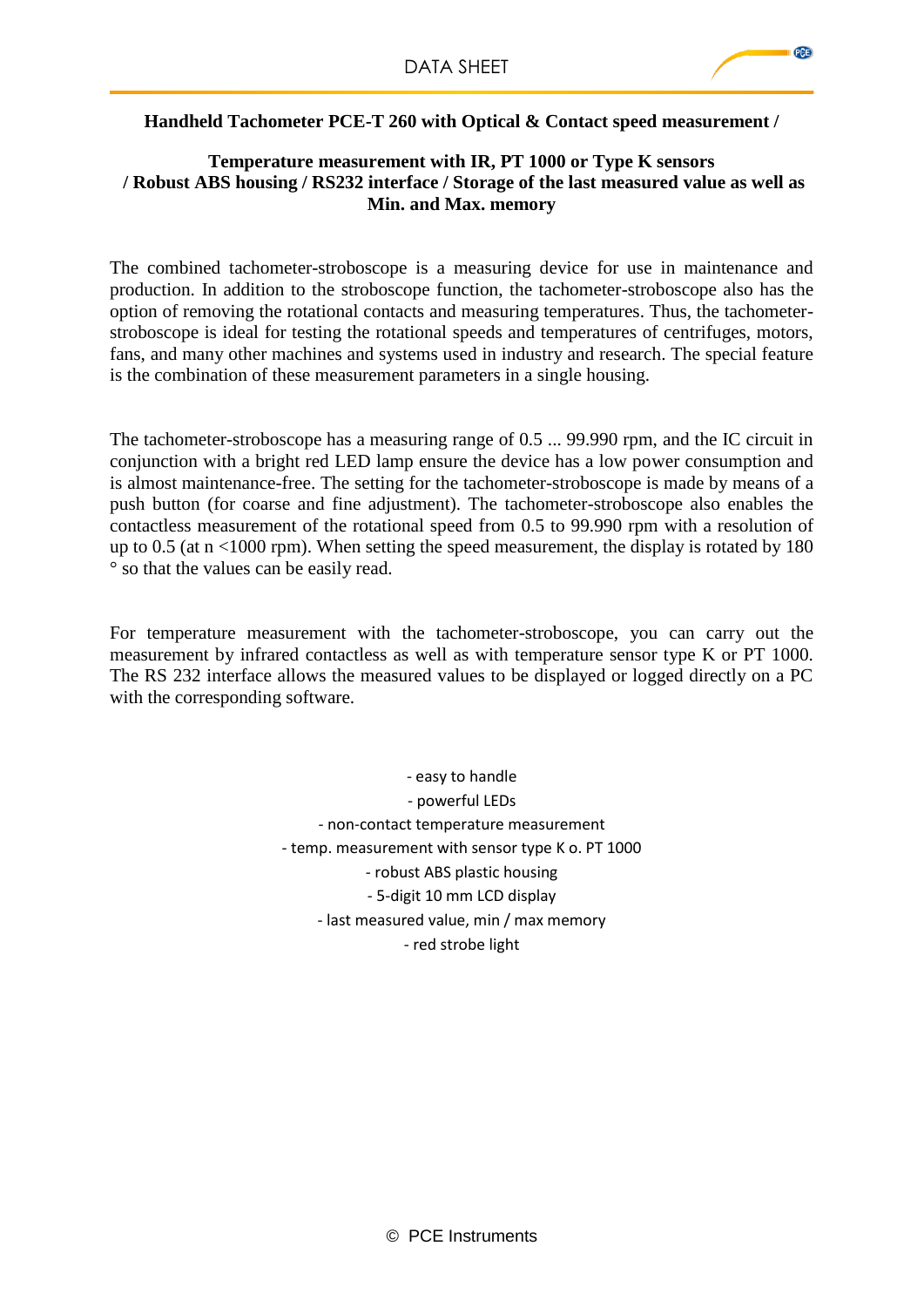## **Technical Data of Tachometer Stroboscope PCE-T 260 Optical Tachometer**

| Measuring range | 5  99999 U/min                                                                       |
|-----------------|--------------------------------------------------------------------------------------|
| Resolution      | $0.5$ U/min $(< 1000$ U/min) 1 U/min $(>1000$ U/min)                                 |
| Accuracy        | $\pm 0.05 \% + 1$ Digit                                                              |
|                 | Distance to the measuring object 50  150 mm max. 300 mm (depending on ambient light) |

#### **Technical Data of Tachometer Stroboscope PCE-T 260 Contact Tachometer**

| Measuring range | $0.5$ 19999 U/min                |
|-----------------|----------------------------------|
| Resolution      | $0.5$ U/min $(< 1000$ U/min)     |
|                 | $1$ U/min (>1000 U/min)          |
|                 | $0.05$ m/min (<100 m/min)        |
|                 | 0.1 m/min $(>100 \text{ m/min})$ |
| Accuracy        | $\pm 0.05 \% + 1$ Digit          |

#### **Technical Data of Tachometer Stroboscope PCE-T 260 Stroboscope**

| Measuring range | 100  99990 FPM           |
|-----------------|--------------------------|
| Resolution      | $0.1$ FPM $(< 1000$ FPM) |
|                 | 1 FPM (1000  30000 FPM)  |
|                 | 5 FPM (30000  50000 FPM) |
|                 | 1 FPM (50000  99990 FPM) |
| Accuracy        | $\pm 0.1\% + 2$ Digit    |
| Flash lamp      | $3 \times LED$ (red)     |

# **Technical Data of Tachometer Stroboscope PCE-T 260 Temperature Type K**

| Measuring range        | $-100$ $+1300$ °C                                                        |
|------------------------|--------------------------------------------------------------------------|
| Resolution             | 0.1 °C                                                                   |
| Accuracy (device only) | $\pm 0.4\% + 1$ °C (-100  -50 °C)<br>$\pm 0.4\% + 0.5$ °C (-50  1300 °C) |

#### **Technical Data of Tachometer-Stroboscope PCE-T 260 Temperature PT 1000**

| Measuring range        | $-1070$ °C |
|------------------------|------------|
| <b>Resolution</b>      | 0.1 °C     |
| Accuracy (device only) | $+1.2$ °C  |

 $PGE$